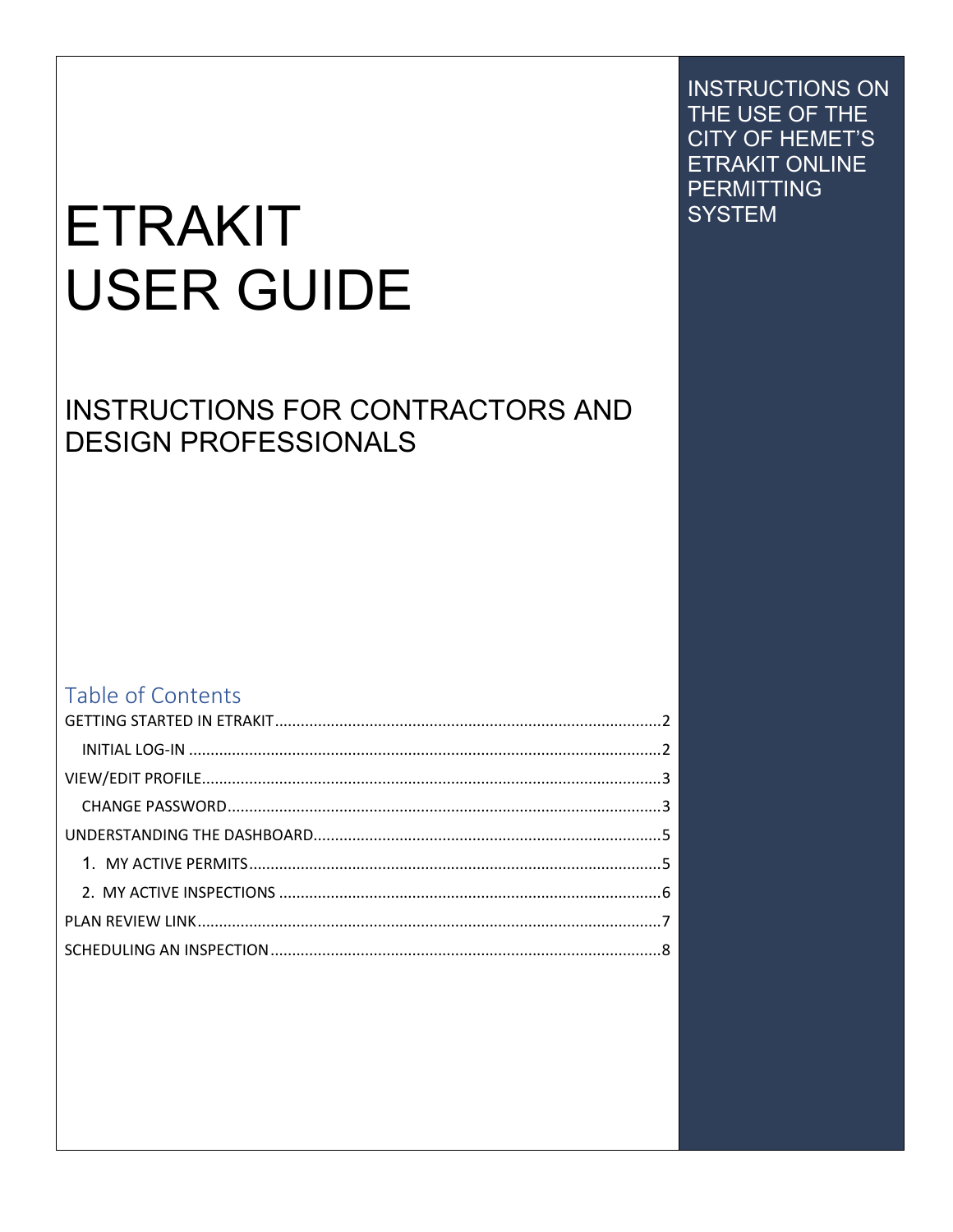#### GETTING STARTED IN ETRAKIT

INITIAL LOG-IN

<span id="page-1-1"></span><span id="page-1-0"></span>

| Contractor Login                                                                                                                                                                                                                                                                                                     |
|----------------------------------------------------------------------------------------------------------------------------------------------------------------------------------------------------------------------------------------------------------------------------------------------------------------------|
|                                                                                                                                                                                                                                                                                                                      |
| LOG IN BELOW TO ENTER THE CONTRACTOR PORTAL                                                                                                                                                                                                                                                                          |
| Contractor Login is restricted to contractors with a valid license through the California State License Board. Contractors must<br>register with the Building Division in person to obtain a log-in.                                                                                                                 |
| BLUE RIBBON PLUMBING HEATING & AIR CONDI ▼<br>Company<br>Password                                                                                                                                                                                                                                                    |
| <b>LOGIN</b>                                                                                                                                                                                                                                                                                                         |
|                                                                                                                                                                                                                                                                                                                      |
| Forgot your password?                                                                                                                                                                                                                                                                                                |
|                                                                                                                                                                                                                                                                                                                      |
| Note: Your privacy is important to the City of Hemet. We ask for the minimum amount of information required to establish an<br>account. Email information will be used for city purposes only. Please contact us at (951) 765-2475 with any questions.<br>Accounts with invalid contact information may be disabled. |

- 1. Select the drop-down menu of the "Company" name and select your contractor's name.
- 2. Enter your password issued by the City of Hemet. After initial log-in you will want to change your password.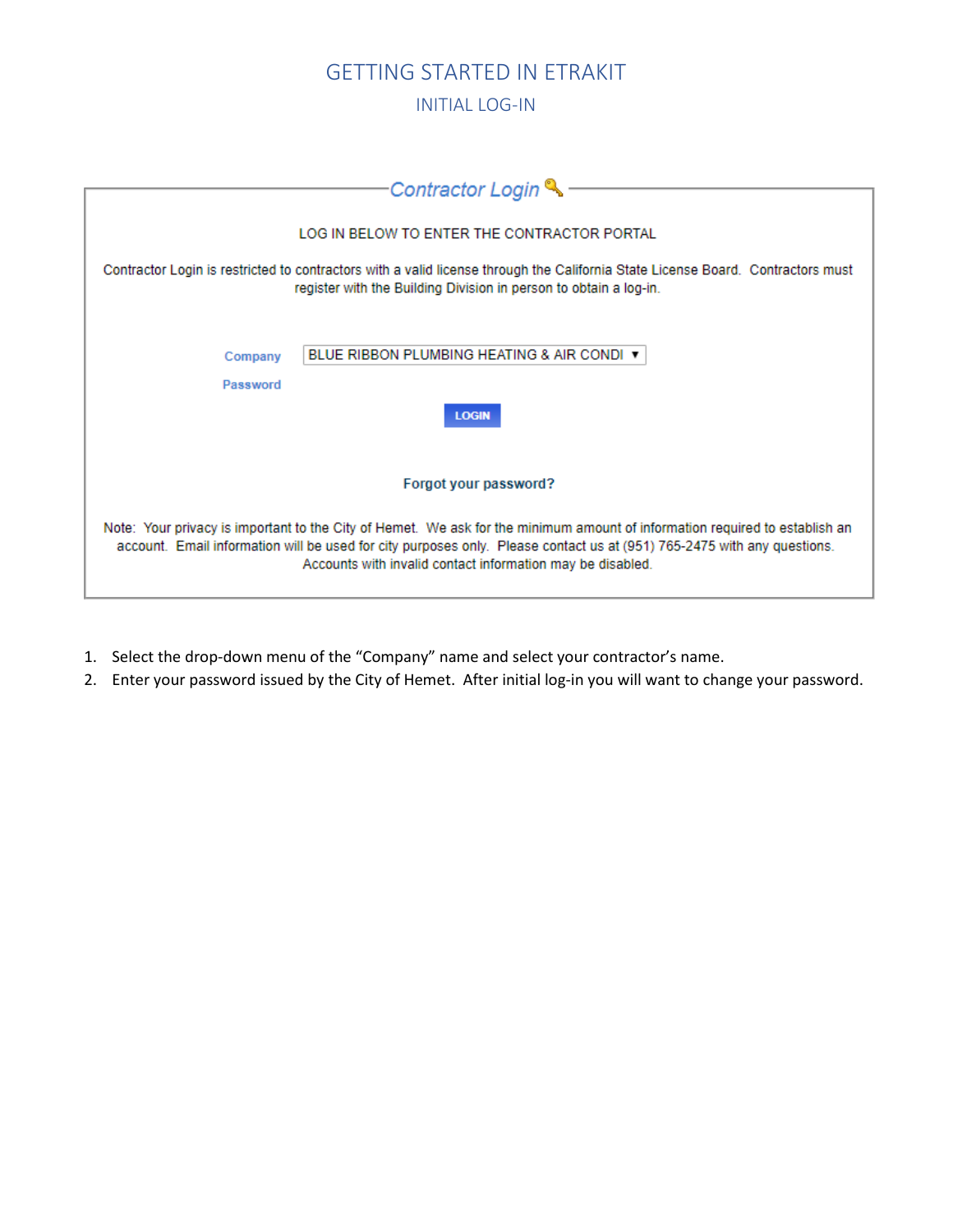#### <span id="page-2-1"></span>VIEW/EDIT PROFILE CHANGE PASSWORD

#### <span id="page-2-0"></span>HOME | DASHBOARD | VIEW/EDIT PROFILE | VIEW CART | LOG OUT LOGGED IN AS: CITY OF HEMET My Dashboard **HelloCITY OF HEMET.** Below is a Dashboord of your current activities. Permits & Reviews After your first log in, you will want to change Apply for New Permit/Plan your password. Click View/Edit Profile.Review  $\mathbb{Z}/M$  My Active Permits Search Permits & Plan 1 total record(s). Reviews PERMIT NO. ADDRESS **TYPE STATUS EXPIRED INSPECTION FEES DUE** Projects Search Projects A1806-065 **ACCESSIBILITY PENDING** \$0.00 曲 Inspections Schedule **My Expired Permits** Cancel Scheduled 1 total record(s).  $\Box$ PERMIT NO. **ADDRESS STATUS EXPIRED FEES DUE TYPE** Violations Search Q1801-003 TEST ADDRE... **BUILDING ACTIVE** 7/23/2018 \$0.00 Contact Contact us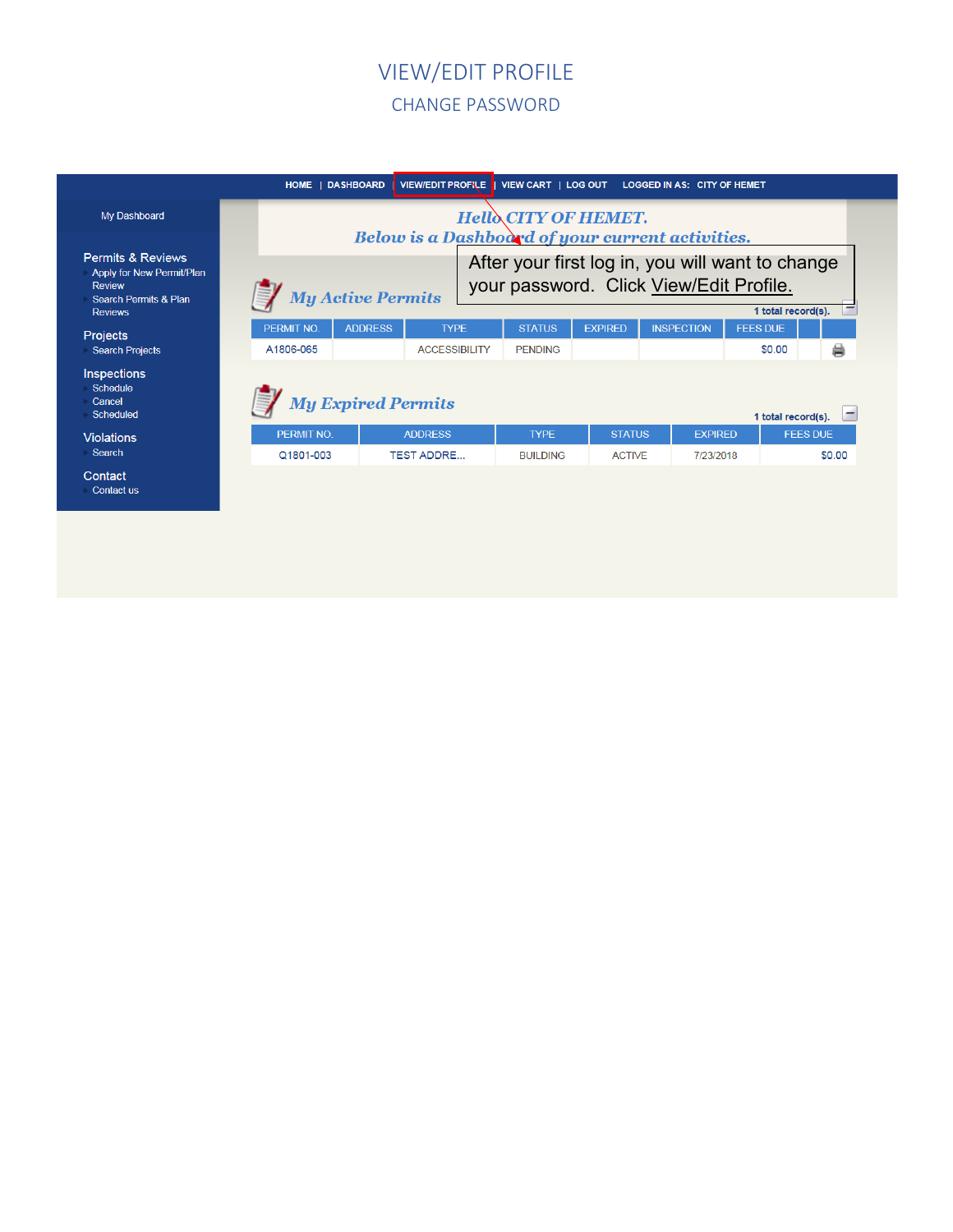#### CHANGE PASSWORD CONT.

|                                                                                                                                  |                                        | HOME   DASHBOARD   VIEW/EDIT PROFILE   VIEW CART   LOG OUT LOGGED IN AS: CITY OF HEMET                                                                                                                                                                                                                             |                         |
|----------------------------------------------------------------------------------------------------------------------------------|----------------------------------------|--------------------------------------------------------------------------------------------------------------------------------------------------------------------------------------------------------------------------------------------------------------------------------------------------------------------|-------------------------|
| My Dashboard                                                                                                                     | <b>Edit Information</b>                | *Required fields                                                                                                                                                                                                                                                                                                   |                         |
| <b>Permits &amp; Reviews</b><br>Apply for New Permit/Plan<br><b>Review</b><br><b>Search Permits &amp; Plan</b><br><b>Reviews</b> |                                        | The City of Hemet makes every effort to produce and publish the most current and accurate information possible. No warranties,<br>expressed or implied, are provided for the data herein, its use, or its interpretation. Utilization of this website indicates<br>understanding and acceptance of this statement. |                         |
| Projects                                                                                                                         | <b>Profile</b>                         |                                                                                                                                                                                                                                                                                                                    |                         |
| <b>Search Projects</b>                                                                                                           | <b>Company Name:</b>                   | <b>CITY OF HEMET</b>                                                                                                                                                                                                                                                                                               |                         |
| Inspections                                                                                                                      | State License #:                       | <b>TEST</b>                                                                                                                                                                                                                                                                                                        |                         |
| Schedule<br>Cancel                                                                                                               | $\star$ Address:                       |                                                                                                                                                                                                                                                                                                                    | Verify this information |
| Scheduled                                                                                                                        |                                        |                                                                                                                                                                                                                                                                                                                    | is correct.             |
| <b>Violations</b>                                                                                                                | $\star$ City:                          |                                                                                                                                                                                                                                                                                                                    |                         |
| <b>Search</b>                                                                                                                    | State:<br>x                            | $\checkmark$                                                                                                                                                                                                                                                                                                       |                         |
| Contact                                                                                                                          | Zip:<br>$\star$                        |                                                                                                                                                                                                                                                                                                                    |                         |
| Contact us                                                                                                                       |                                        |                                                                                                                                                                                                                                                                                                                    |                         |
|                                                                                                                                  | Email:                                 | @cityofhemet.org<br>×                                                                                                                                                                                                                                                                                              |                         |
|                                                                                                                                  | Phone:<br>÷                            | $\cup$ $\_\dots$                                                                                                                                                                                                                                                                                                   |                         |
|                                                                                                                                  | <b>Cell Phone:</b>                     | $\begin{array}{c} \square \ \square \ \square \end{array}$                                                                                                                                                                                                                                                         |                         |
|                                                                                                                                  | Fax:                                   | $\bigcup \underbrace{\qquad \qquad }$                                                                                                                                                                                                                                                                              |                         |
|                                                                                                                                  |                                        |                                                                                                                                                                                                                                                                                                                    |                         |
|                                                                                                                                  | <b>Failed Inspection Notification:</b> | П                                                                                                                                                                                                                                                                                                                  |                         |
|                                                                                                                                  | <b>Change Password</b>                 |                                                                                                                                                                                                                                                                                                                    |                         |
|                                                                                                                                  |                                        |                                                                                                                                                                                                                                                                                                                    | Change your password    |
|                                                                                                                                  | Password:                              |                                                                                                                                                                                                                                                                                                                    |                         |
|                                                                                                                                  |                                        | (6 to 15 letters/numbers only)                                                                                                                                                                                                                                                                                     | here.                   |
|                                                                                                                                  | <b>Confirm Password:</b>               |                                                                                                                                                                                                                                                                                                                    |                         |
|                                                                                                                                  |                                        | <b>SAVE</b>                                                                                                                                                                                                                                                                                                        |                         |
|                                                                                                                                  |                                        |                                                                                                                                                                                                                                                                                                                    |                         |
|                                                                                                                                  |                                        |                                                                                                                                                                                                                                                                                                                    |                         |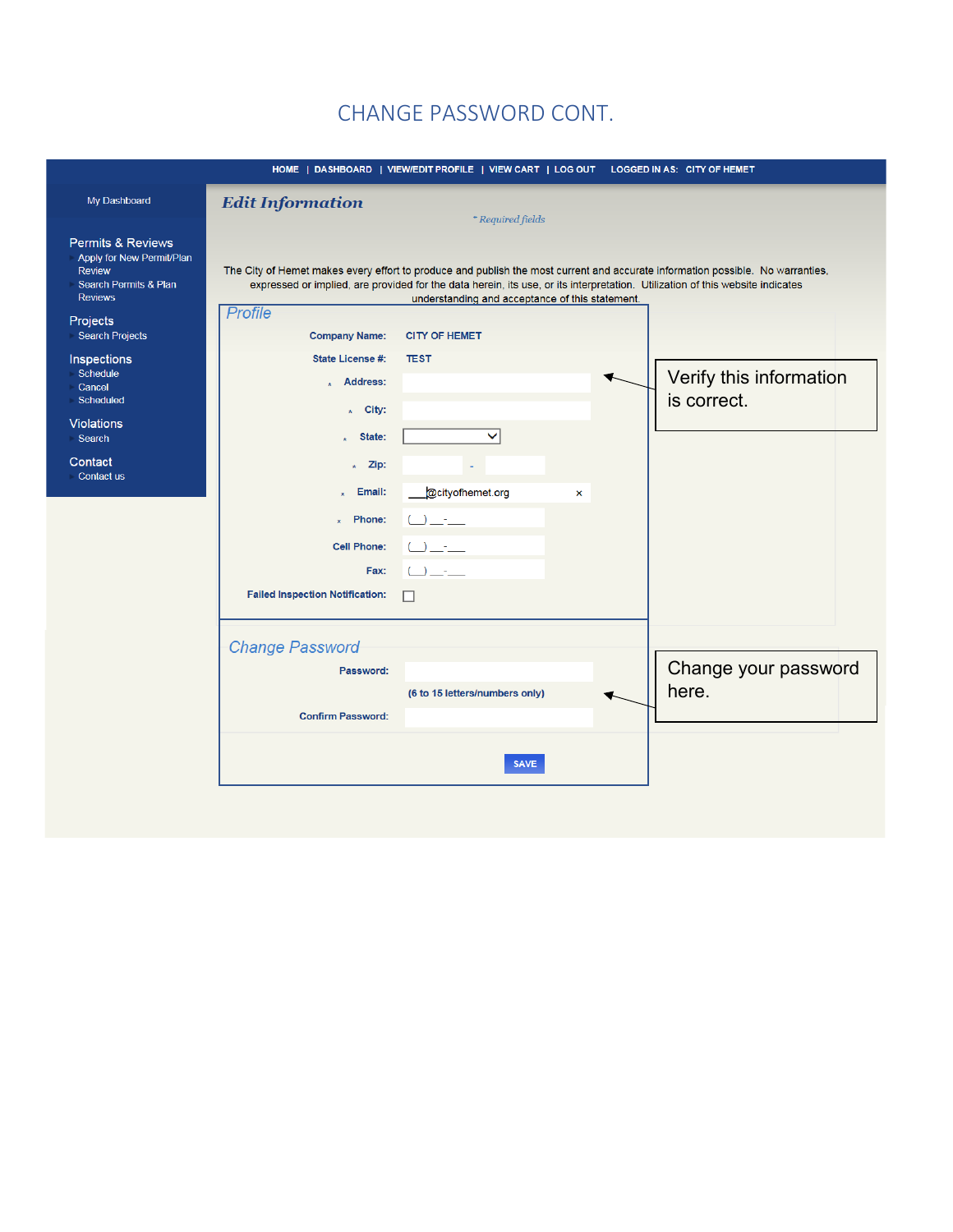#### UNDERSTANDING THE DASHBOARD

#### <span id="page-4-1"></span>1. MY ACTIVE PERMITS

<span id="page-4-0"></span>

|                                                                                                                       | <b>HOME</b>                   | <b>DASHBOARD</b>                                      |                                |                             | VIEW/EDIT PROFILE   VIEW CART   LOG OUT LOGGED IN AS: CITY OF HEMET |                 |                    |           |
|-----------------------------------------------------------------------------------------------------------------------|-------------------------------|-------------------------------------------------------|--------------------------------|-----------------------------|---------------------------------------------------------------------|-----------------|--------------------|-----------|
| My Dashboard                                                                                                          |                               | Below is a Dashboard of your current activities.      |                                | <b>Hello CITY OF HEMET.</b> |                                                                     |                 |                    |           |
| <b>Permits &amp; Reviews</b><br>Apply for New Permit/Plan<br><b>Review</b><br>Search Permits & Plan<br><b>Reviews</b> |                               | <b>My Active Permits</b>                              |                                | From any screen select      | DASHBOARD from the Title Bar.                                       |                 | cord(s).           | $\vert -$ |
| <b>Projects</b><br><b>Search Projects</b>                                                                             | <b>PERMIT NO</b><br>A1806-065 | <b>ADDRESS</b><br><b>TYPE</b><br><b>ACCESSIBILITY</b> | <b>STATUS</b><br><b>ACTIVE</b> | <b>EXPIRED</b>              | <b>INSPECTION</b>                                                   | <b>FEES DUE</b> | \$0.00             | ⊜         |
| Inspections<br>Schedule<br>Cancel<br><b>Scheduled</b>                                                                 |                               | <b>My Active Inspections</b>                          |                                |                             |                                                                     |                 | 1 total record(s). |           |
| <b>Violations</b>                                                                                                     | <b>REC NO</b>                 | <b>REC TYPE</b>                                       | <b>REC STATUS</b>              | <b>ADDRESS</b>              | <b>INSPECTION</b>                                                   |                 | <b>DATE</b>        |           |
| Search                                                                                                                | A1806-065                     | <b>PFRMIT</b>                                         | <b>ACTIVE</b>                  |                             | FINAI <sup>**</sup>                                                 |                 | 2/01/2019          |           |
| Contact<br>Contact us                                                                                                 |                               | <b>My Expired Permits</b>                             |                                |                             |                                                                     |                 | 1 total record(s). |           |
|                                                                                                                       | <b>PERMIT NO.</b>             | <b>ADDRESS</b>                                        | <b>TYPE</b>                    | <b>STATUS</b>               | <b>EXPIRED</b>                                                      |                 | <b>FEES DUE</b>    |           |
|                                                                                                                       | Q1801-003                     | <b>TEST ADDRE</b>                                     | <b>BUILDING</b>                | <b>ACTIVE</b>               | 7/23/2018                                                           |                 |                    | \$0.00    |

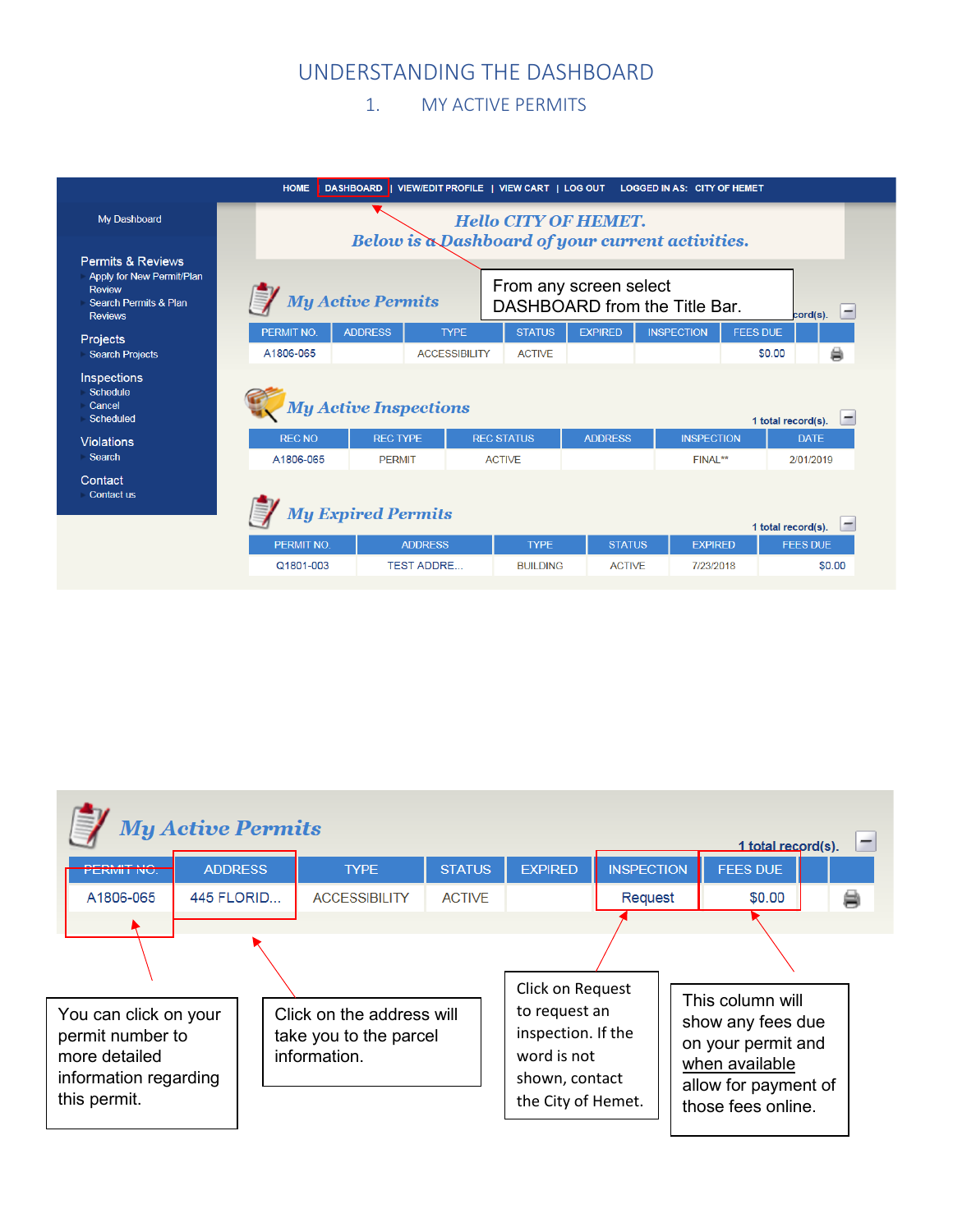## UNDERSTANDING THE DASHBOARD

2. MY ACTIVE INSPECTIONS

<span id="page-5-0"></span>

| <b>My Active Inspections</b> |               |                 |                   |                | 1 total record(s).  |             |
|------------------------------|---------------|-----------------|-------------------|----------------|---------------------|-------------|
|                              | <b>REC NO</b> | <b>REC TYPE</b> | <b>REC STATUS</b> | <b>ADDRESS</b> | <b>INSPECTION</b>   | <b>DATE</b> |
|                              | A1806-065     | <b>PFRMIT</b>   | <b>ACTIVE</b>     | 445 FLORID     | FINAI <sup>**</sup> | 2/01/2019   |

This list shows all inspections scheduled for any permits owned wherein your account has been linked. By clicking on the permit number it will take you to the permit information page. Here is where you can see the time frame wherein we are scheduled to perform your inspection.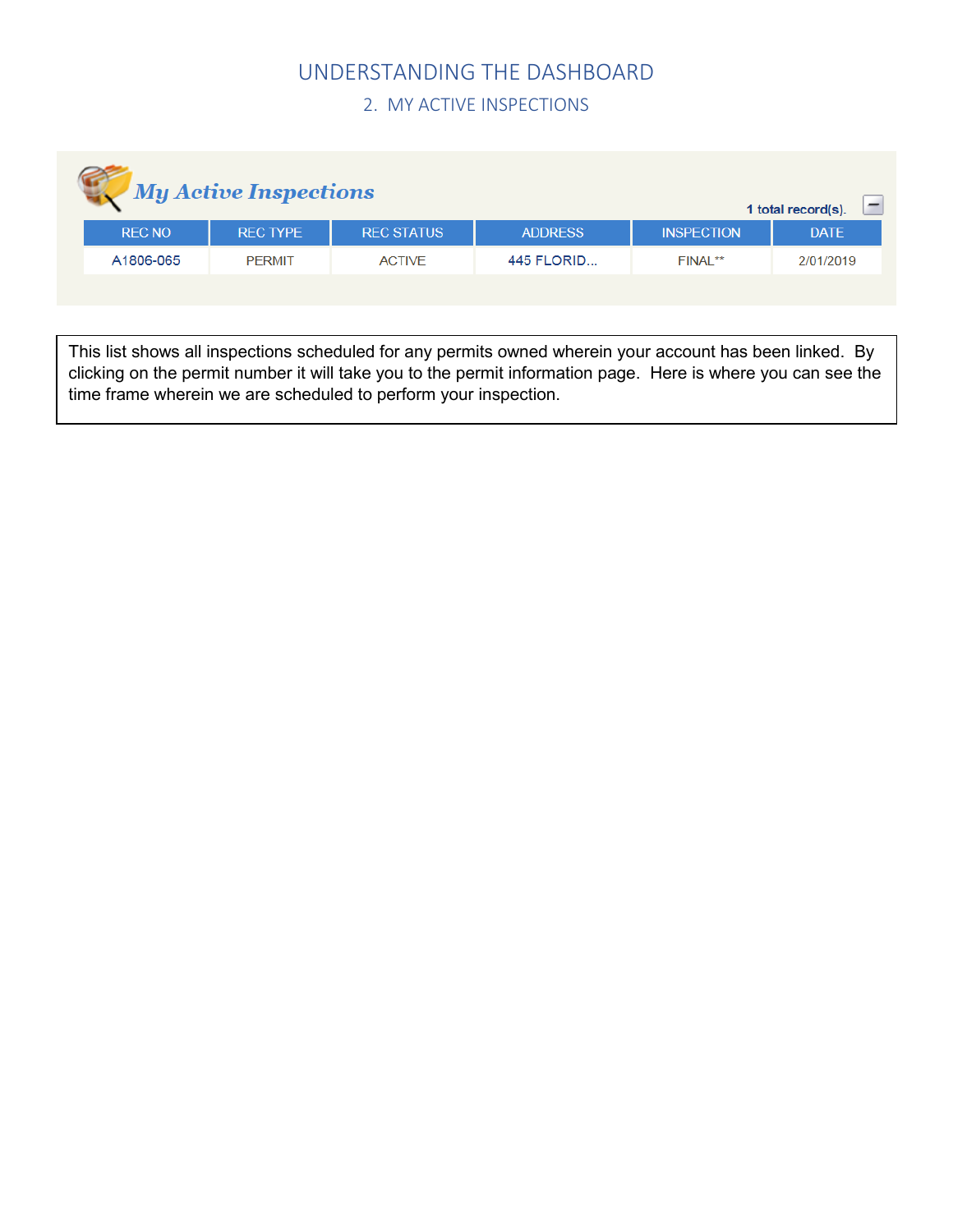### PLAN REVIEW LINK

<span id="page-6-0"></span>

| <b>Permit #A1806-065</b>                |                             |               |                |            |             |           |
|-----------------------------------------|-----------------------------|---------------|----------------|------------|-------------|-----------|
| Permit Request Inspection P Inspections |                             |               |                |            |             |           |
| Permit Info<br>Site Info                | Contacts (1)<br>Fees \$0.00 |               | Inspections(1) | Conditions | Reviews (1) |           |
| <b>Type</b>                             | Reviewer                    | <b>Status</b> | Submitted      | Completed  | Due Date    |           |
| <b>BUILDING</b>                         | <b>BRETT LONG</b>           |               | 2/1/2019       |            | 2/6/2019    | More Info |
|                                         |                             |               |                |            |             |           |
|                                         |                             |               |                |            |             |           |
|                                         |                             |               |                |            |             |           |
|                                         |                             |               |                |            |             |           |
|                                         |                             |               |                |            |             |           |
|                                         |                             |               |                |            |             |           |
|                                         |                             |               |                |            |             |           |
|                                         |                             |               |                |            |             |           |

Under the review tab in the Permit/Plan Review page, this will list all reviews for this specific plan review, the date it was submitted, the date it was completed, and the date it was due to be completed. By clicking the More Info tab you will find the reviewers notes, if any. You can sort the reviews by clicking on the column heater title. The best way to get the latest reviews is to sort by the Submitted Date.